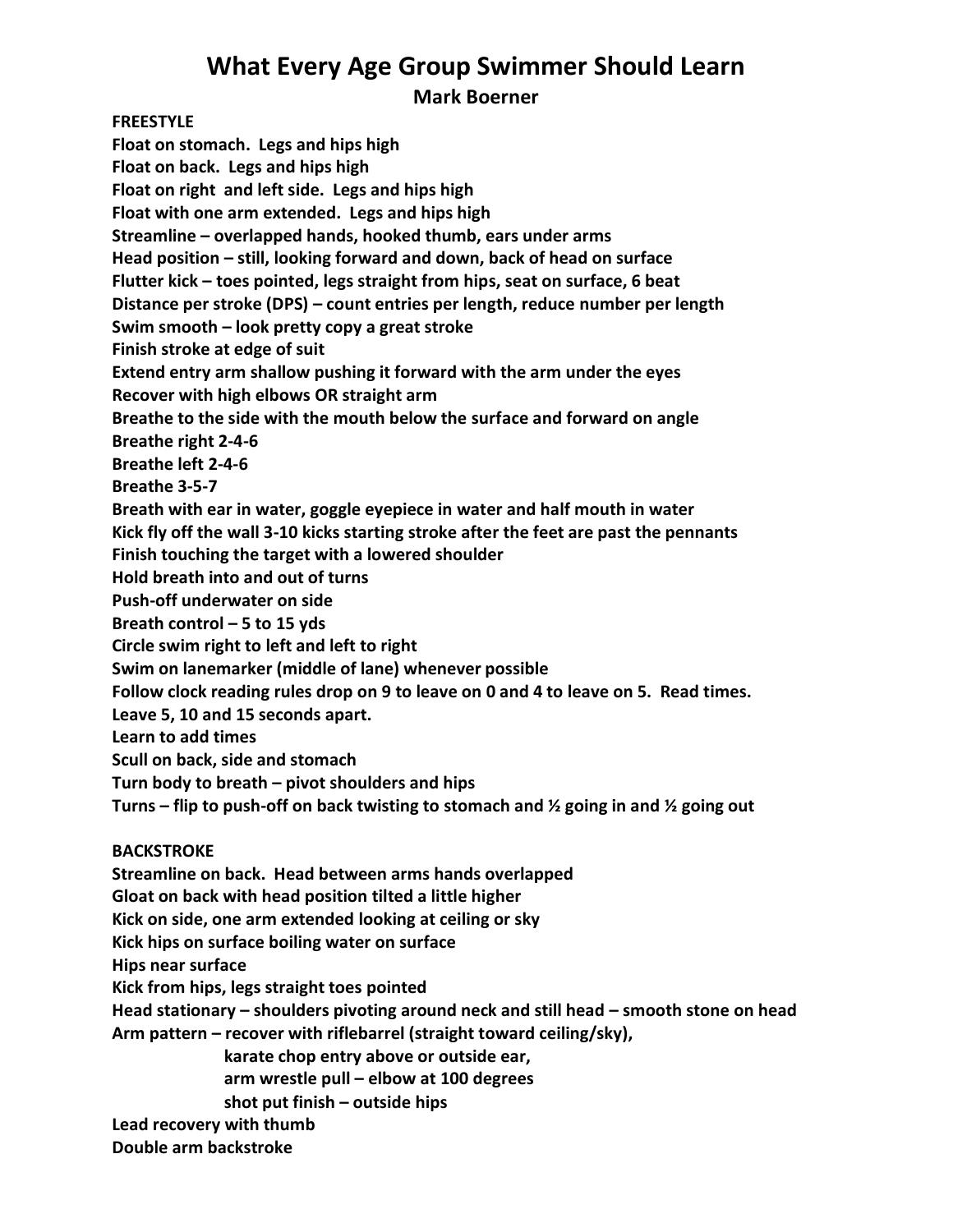**Kick 6 drill Catch-up Riflebarrel drill – touching rope above lane Swim with fists – feeling forearm Distance per stroke – count entries and reduce number Recover leading with shoulder Dolfin kick with hands at sides, head back, 6 – 15 meters Small fast kick, from stomach, not knees. Like a long flipper Kick underwater Laneline pulling 6/6 drill with head fixed One arm pull Rifle barrel catch-up Rotate on axis Touch thigh on finish Karate on entry Turn without looking at wall Finish looking at target 5-12 dolfin kicks off the wall and on starts Dolfin kicks from hips, feet together Entry above shoulder, NO cross-over Sculling on back, arms straight, hands at hips Hips pivot on each entry Head back for balance Flutter kick on deck with feet 1' off the deck**

#### **BREASTSTROKE**

**Body position: flat, head still, arms at 180 degrees sculling around the elbow Press drill: out-sweep to 130 degrees, breathe with lower back, in-sweep to pistol fingers V out drills, straight arm scull, in and out head down V out drills, straight arm scull, in and out head up. Repeat as spin drill Elbows forward as hands rotate around elbows Fast recovery at surface, elbows to finger tips. Streamline on surface after kick Press out just below surface Look at water on breathe Look at bottom on glide**

## **Pattern; pull, breathe, kick (when arms/hands are almost extended)**

#### **BUTTERFLY**

**Body position: flat, head still, arms in front of shouders (kickboard width) Head still, looking at bottom Press chest and head – tipping drill, arms at sides Same drill with arms streamlined Dolfin kick on back, side, stomach, side (rotate) Vertical kicking Small fast ripple kick from hips Point toes Use hips to kick Single arm fly – breathe in front – straight arm recovery**